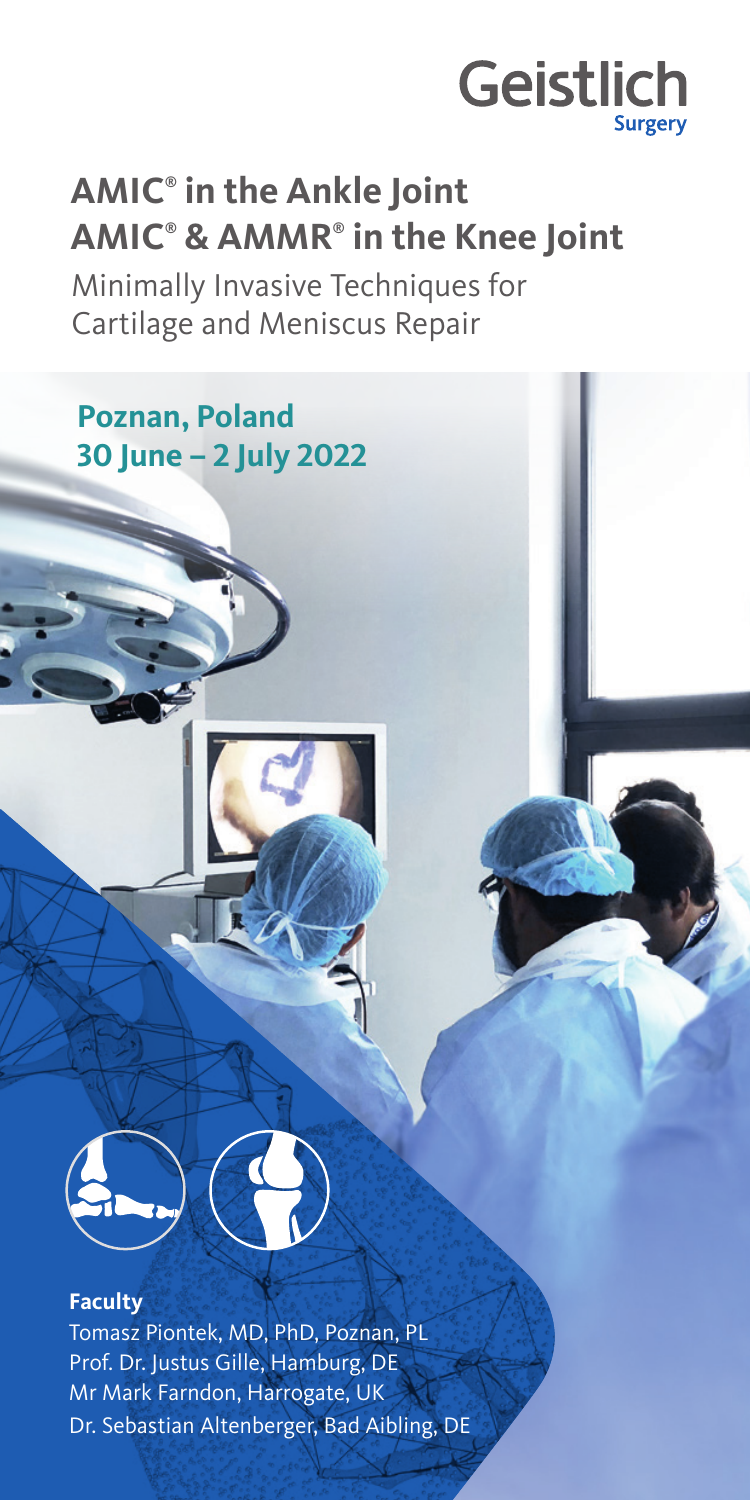### **Instructional courses on minimally invasive AMIC®\* and AMMR®\*\* techniques in the ankle and knee joint**

Get the latest updates on the clinical evidence, new trends, and surgical techniques in cartilage and meniscus repair using the Chondro-Gide® membrane.

During each course day, you have the opportunity to practice your skills in the wetlab of a world-class training facility.

Our experienced and renowned faculty teaches you how to treat osteochondral and chondral lesions of the ankle and knee joint using the AMIC® procedure as well as how to perform arthroscopic meniscus wrapping (AMMR®) to treat complex meniscal lesions.



**Tomasz Piontek, MD,PhD**  Poznan, PL



**Prof. Dr. Justus Gille**  Hamburg, DE



**Mr Mark Farndon**  Harrogate, UK



**Dr. Sebastian Altenberger** Bad Aibling, DE

# **XPERIENCE THE EVIDENCE**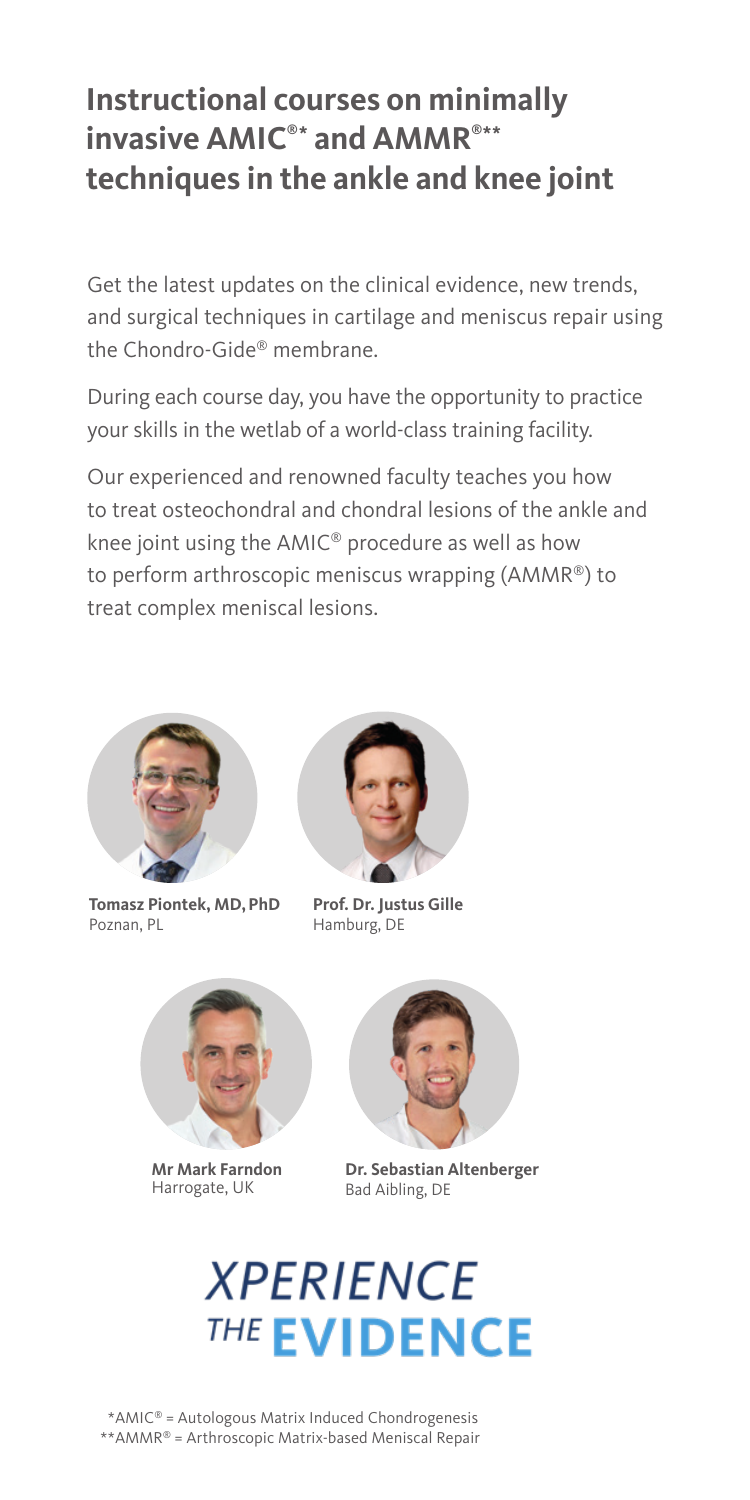### **Course details**

| <b>Course dates</b> | Thursday                                                                                                                                              | 30 June 2022                               |  | 08:00-17:30 h |  |
|---------------------|-------------------------------------------------------------------------------------------------------------------------------------------------------|--------------------------------------------|--|---------------|--|
| and times           | Friday                                                                                                                                                | 1 July 2022                                |  | 08:00-17:00 h |  |
|                     | Saturday                                                                                                                                              | 2 July 2022                                |  | 08:00-15:00 h |  |
| Venue               | POZNAŃ LAB<br>Institute of Practical Medicine<br>ul. Lesna 42 a<br>62-081 Przeźmierowo k/Poznania<br>Poland                                           |                                            |  |               |  |
|                     | <b>Accomodation</b> Hotel PURO Poznań Stare Miasto,<br>Stawna 12, 61-759 Poznań, Poland                                                               |                                            |  |               |  |
| Organizer           | Geistlich Pharma AG<br><b>Business Unit Surgery</b>                                                                                                   |                                            |  |               |  |
| <b>Participants</b> | Maximum 20 participants                                                                                                                               |                                            |  |               |  |
| Course<br>language  | English                                                                                                                                               |                                            |  |               |  |
| Course fee          |                                                                                                                                                       | Ankle Course   30 June 2022                |  | € 490.00      |  |
|                     |                                                                                                                                                       | Knee Course $ 1-2 $ July 2022              |  | € 990.00      |  |
|                     |                                                                                                                                                       | Combination 30 June -2 July 2022 € 1290.00 |  |               |  |
|                     | The course fee includes: accommodation, hands-on work-<br>shop with human specimens, meals, group transfers from<br>hotel to venue and back to hotel. |                                            |  |               |  |

Note: transfers to and from the airport to be organized individually.

### **Are you interested?** Register and join us in Poznan!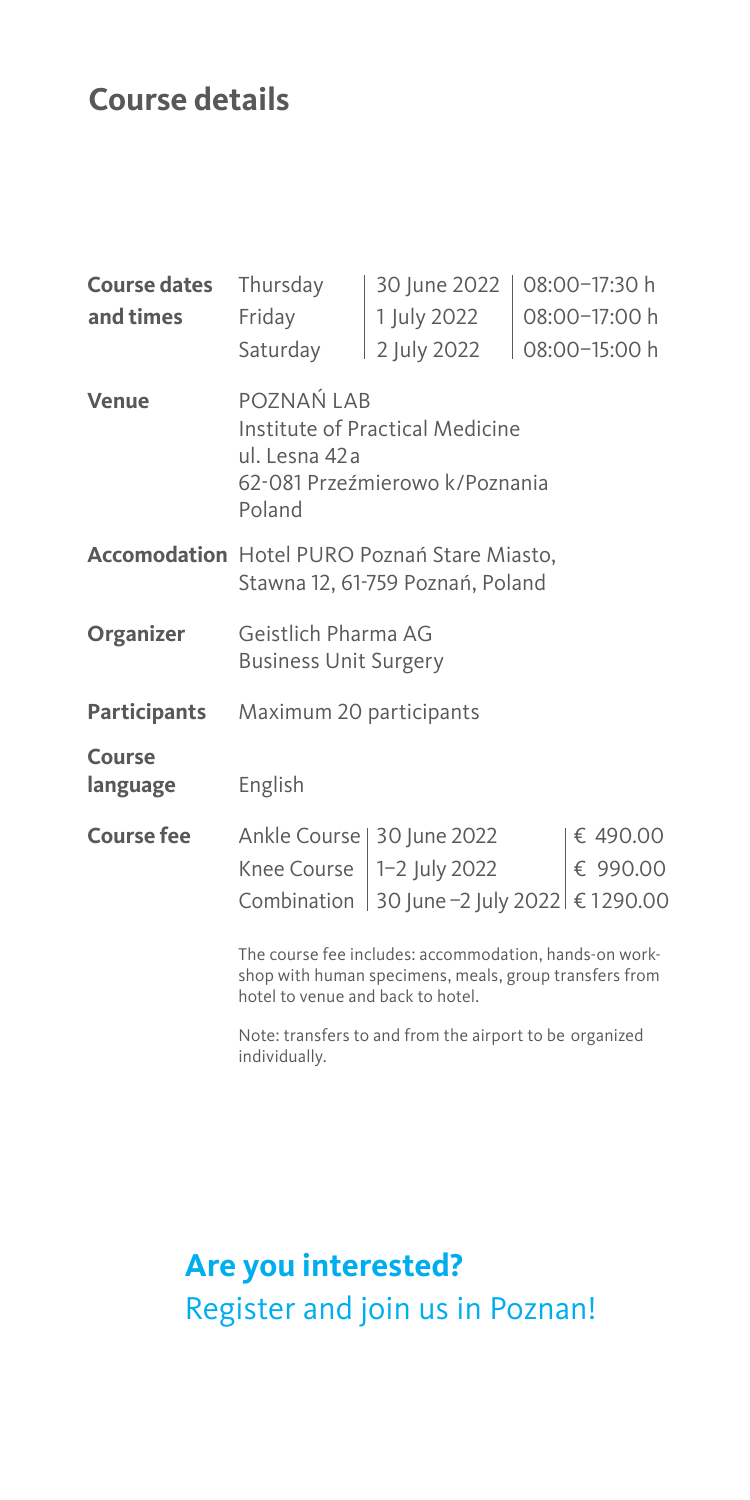#### **AMIC® & AMMR®**

Developed to Support Regeneration: AMIC® Chondro-Gide® and AMMR®

- $\rightarrow$  Chondro-Gide®, the original AMIC® membrane<sup>1</sup>
- › Compatible with a variety of cost-efficient one-step cartilage repair techniques<sup>2, 3, 4</sup>
- > Evidence for more than 10 years clinical success<sup>5</sup>
- › Biocompatible bilayer Collagen I / III membrane1
- $\rightarrow$  Easy to handle: supple and tear-resistant<sup>1</sup>



- 1 Geistlich Pharma AG, data on file (bench tests)
- 2 Kramer J, et al., Cell Mol Life Sci. 2006 Mar;63(5):616-26. (Clinical study)
- 3 Walther M, et al., Oper Orthop Traumatol. 2014 Dec;26(6):603-10. (Clinical study)
- 4 Fossum V, et al., Orthop J Sports Med. 2019 Sep 17;7(9). (Clinical study)
- 5 Kaiser N, et al., Arch Orthop Trauma Surg. 2020 Aug 13. (Clinical study)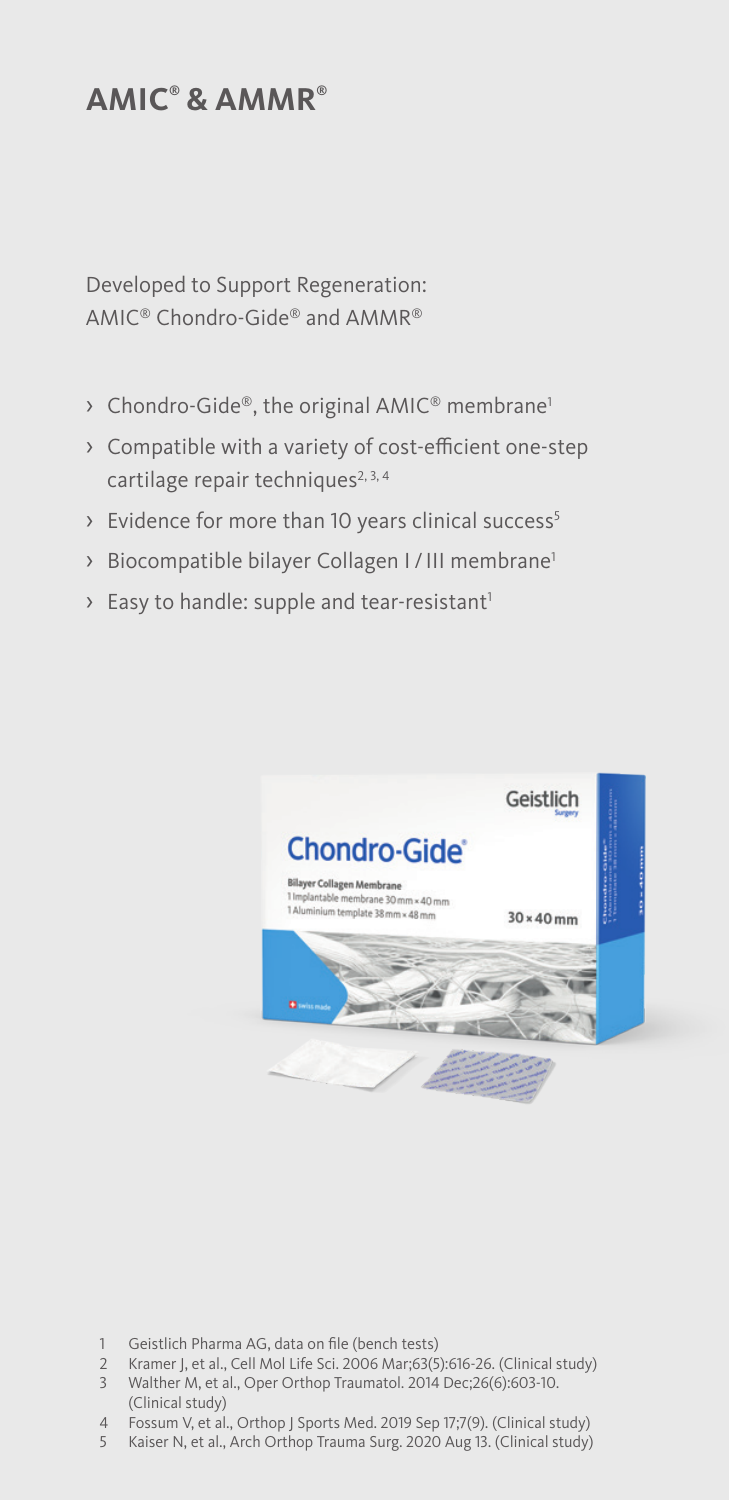#### **General Terms & Conditions**

Registrations for this instructional course with Geistlich Pharma AG are accepted on a first-come, first-served basis and require written registration. A contract with Geistlich Pharma AG becomes legally binding upon confirmation of course registration.

Cancellations can only be accepted in writing and are only permissible as long as they are received by the registration deadline. If cancellation is made after the registration deadline, there will be no refund of the course fee. There is no right to a refund of already paid course fees in case of unexcused non-attendance or withdrawal prior to the end of the instructional course. Registration for the entire course can be transferred free of charge to other sufficiently qualified professional participants up to 5 working days before commencement of the course.

The course fee is per participant, including accommodation, hands-on workshop fee, meals, and transfers from the hotel to the venue and back on the course dates. All fees are exclusive of VAT. An in-voice will be issued immediately after course confirmation. The course fees are to be paid within 10 days from the date of invoice, but before course commencement. Travel costs are at the participant's expense and insurance is at his discretion.

Geistlich Pharma AG reserves the right to cancel the event up to three weeks before commencement if the anticipated minimum number of participants is not reached or the instructor(s) is/are unavailable and cannot be replaced. In this case, the paid course fees will be refunded. Geistlich Pharma AG is entitled to provide an equivalent replacement for the announced instructors without entitling the participant to a free of charge cancellation less than 10 days prior to holding the event. Further claims, in particular for damages, are excluded if a course has to be cancelled. If local governmental or health authority regulations require cancellation of the

event at short notice because of the Covid-19 pandemic, Geistlich Pharma AG cannot be held responsible for damages and no course fees will be refunded.

The bases of booking are the terms and conditions printed above. Oral arrangement is non-binding unless confirmed in writing by Geistlich Pharma AG. The materials provided as part of training are subject to copyright of Geistlich Pharma AG and are intended for course participants. Without the express consent of Geistlich Pharma AG, the participant is not entitled to reproduce the materials and information in any manner whatsoever or use these at other events or make them available to third parties.

Without the express consent of Geistlich Pharma AG, participants are not entitled to make sound, film or video recordings of the course.

Photographs can be taken at the event for Geistlich Pharma AG's own publicity purposes. The participating person agrees that such photos can be taken and used for own publicity purposes.

The participating person explicitly agrees that his/her registration information (name, address, etc.) can be stored and processed for the purpose of business relationship. As part of legal regulations, the participating person is entitled to demand information, authorization and deletion of his/her personal data at any time.

These General Terms & Conditions are an integral part of registration. By registering, the participating person accepts these General Terms & Conditions. The exclusive place of jurisdiction is Zurich, Switzerland. Swiss Law is applicable under exclusion of conflict-related standards.

#### **Geistlich Pharma AG**

Head Office Switzerland Business Unit Surgery Bahnhofstrasse 40 CH-6110 Wolhusen Telephone +41 41 492 55 55 Fax +41 41 492 67 35